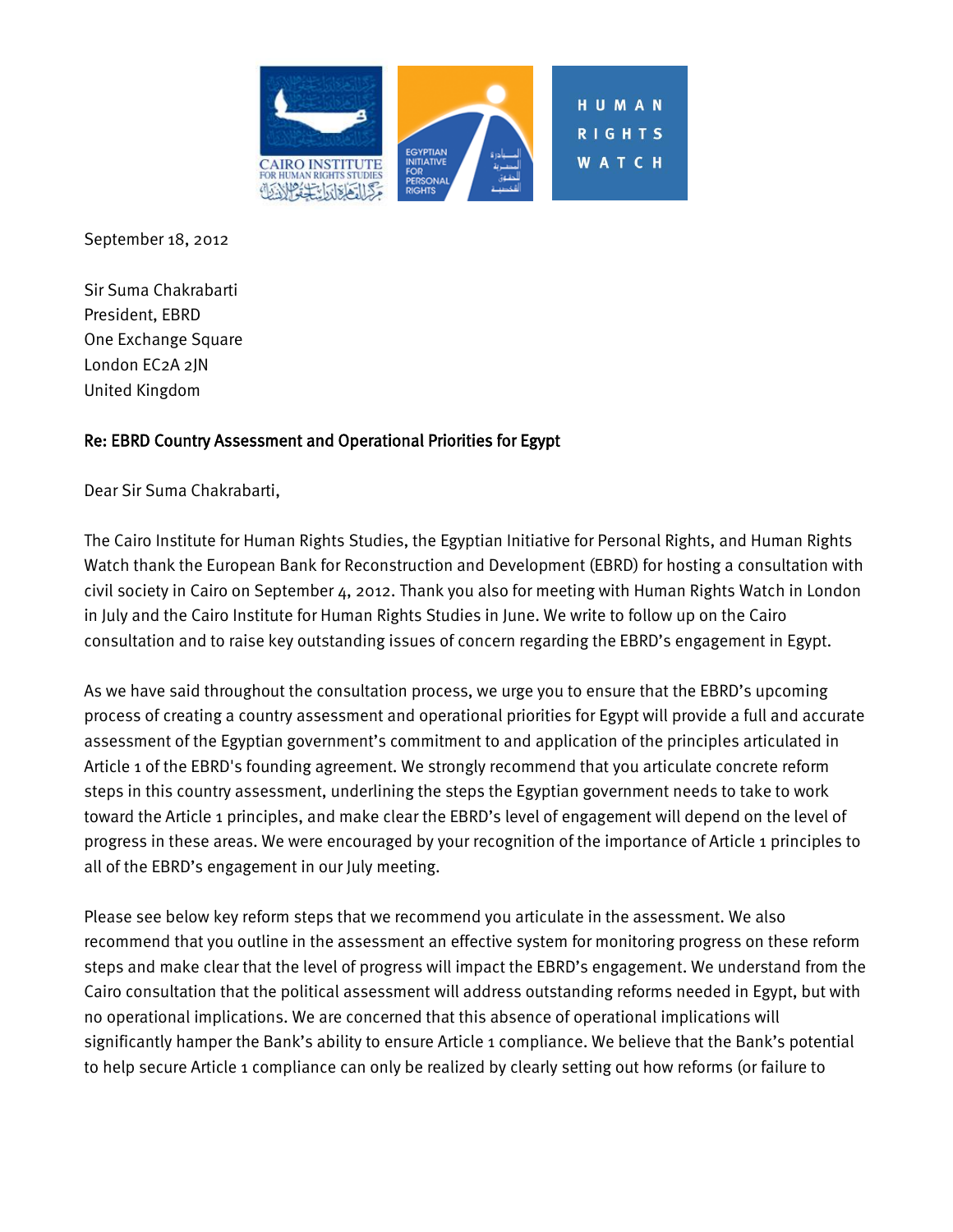implement reforms) will impact engagement. In other words, the EBRD must be prepared to limit its lending in Egypt, should Egypt not progressively achieve the reform steps outlined below.

In this regard, we note that there is good cause to be concerned that the political leadership in Egypt is not committed to pluralism, as it has publicly stated that it is not committed to gender equality (instead saying women have equal rights insofar as it does not conflict with Sharia) or equal rights for religious minorities other than adherents of Abrahamic religions. In addition, the political situation in Egypt remains in flux and it is difficult to make predictions about the future—this makes it even more essential to ensure that the correlation between reform steps and the level of EBRD's engagement is spelled out to the new government.

We welcome the engagement to date with civil society organizations in Egypt; however we would urge significantly more transparency going forward. As you would be aware, civil society organizations in Egypt are among the best positioned to provide an independent assessment of the human rights situation and the degree to which reforms are taking place. Against this backdrop, we were disappointed to hear at the consultation that the EBRD does not plan to invite the public to comment on the draft country assessment and operational priorities for Egypt for a period of 45 days. While we recognize that this requirement in the Bank's Public Information Policy applies to draft country strategies, it is not clear why the Bank would not opt for the same procedure with respect to what are very similar documents being drafted for SEMED countries, in which the Bank has not previously invested. By not providing for a public comment period in these cases, the EBRD risks bringing into question its commitment to "enhance the transparency of its activities and promote good governance," as pledged in the policy.

The Bank should also ensure that its operations in Egypt assist the Egyptian government in fulfilling its obligation to progressively realize economic, social, and cultural rights, including the rights to health, education, food, water and adequate housing, to the maximum of available resources. The Egyptian government also has minimum core obligations in respect of such rights. As elaborated on below, the Bank should analyze the potential impact of all proposed projects on human rights—civil and political rights as well as economic, social, and cultural rights—and take steps to mitigate any adverse impacts.

### Articulate Concrete, Measurable Reforms

We recommend that the Bank use the opportunity of the upcoming assessments to call on the Egyptian government to undertake concrete and measurable reform steps, making clear that their fulfillment will determine the Bank's level of engagement in the country. Such reform steps should include the following:

### Freedom of Speech, Media, Association, and Assembly

- 1. Apply a moratorium on any application of the repressive legal framework from the Mubarak era that severely restricts freedom of expression, association and assembly and do not prosecute anyone under those provisions.
- 2. Amend the penal code to remove all criminal penalties for expression, including for the crime of insulting the President of the Republic. Decriminalize defamation, and if a law is believed to be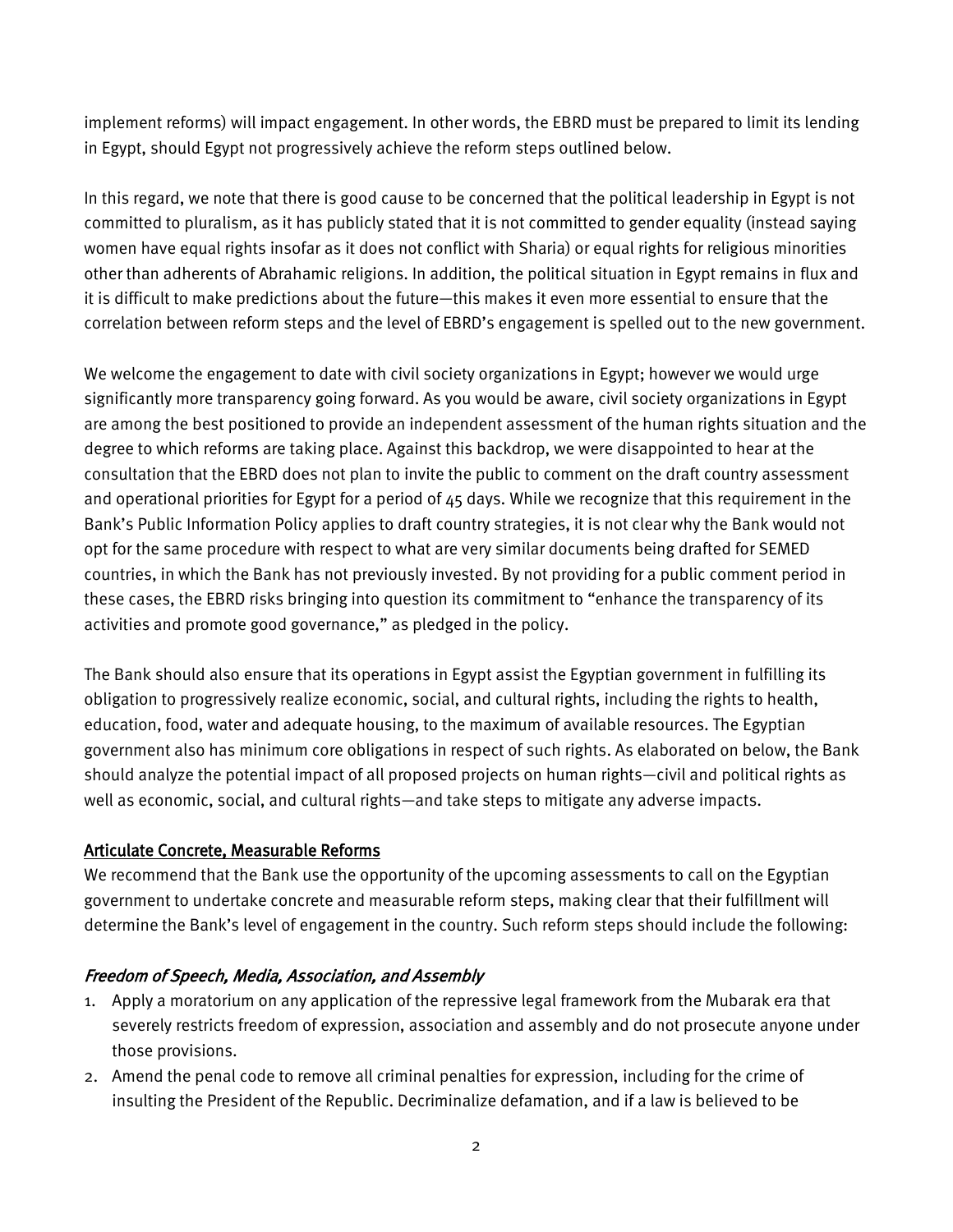necessary, replace with civil penalties. Limit criminal penalties for expression-related offenses to incitement to violence.

- 3. Adopt a new associations law that will allow NGOs to register, to operate without executive interference and to receive foreign or local funding while complying with requirements of transparency. Ensure that the new law does not allow the executive to dissolve an NGO.
- 4. Adopt legislation that removes legal and administrative restrictions of freedom of information, upholds the right of citizens to know, access, and publish information.
- 5. Uphold the right to freedom of assembly and peaceful protest by amending the existing law on assembly which criminalizes demonstrating without a permit. Ensure that security services protect peaceful protesters.
- 6. Repeal ministry of interior Decree 156/1964 regulating the use of firearms, which permits the use by ministry of interior forces of live ammunition to disperse demonstrations, and replace it with a new decree that complies with international standards, in particular the UN Basic Principles on the Use of Force and Firearms by Law Enforcement Officials for maintaining security by prohibiting the use of firearms and live ammunition during demonstrations and public disturbances unless strictly necessary to protect lives and regulate their use in all other situations.
- 7. Ensure speedy, independent and transparent investigations into the cases of violence against demonstrators since January 2011 leading to the identification and prosecution of those responsible, including in particular the November 2011 Mohamed Mahmoud protest where 45 protesters were killed by the police and the October 2011 Maspero protest where the military killed 27 persons.

### Rule of Law

- 1. Ensure that any future declaration of a state of emergency is temporary, and that the measures derogating from human rights protections are clearly and narrowly identified, strictly necessary and proportionate, do not include or impact on non-derogable rights, and are limited in time and geographical scope to the extent strictly required by the exigencies of the situation. Both the state of emergency and any measures adopted under it should be subject to judicial review, with judges having power to strike down measures that are disproportionate or no longer necessary to meet an emergency that threatens the life of the nation. Include these conditions for declaring a state of emergency in the new constitution.
- 2. End all trials before Emergency State Security Courts, refrain from ratifying recent decisions and refer remaining trials for retrial before regular civilian courts.
- 3. Order an end to any new referrals of civilians to trial before military courts, order a retrial of all those sentenced by military courts since January 2011, and refer any ongoing trials of civilians before military courts to regular civilian courts. Amend the Code of Military Justice to restrict the jurisdiction of military courts only to military personnel charged with offences of an exclusively military nature.

### Freedom of Conscience and Religion

1. Commit to protecting and ensuring freedom of religion and belief on a basis of equality for all persons in Egypt, including Bahais, Shi'a and others, and do not limit freedom of religion to Abrahamic religions.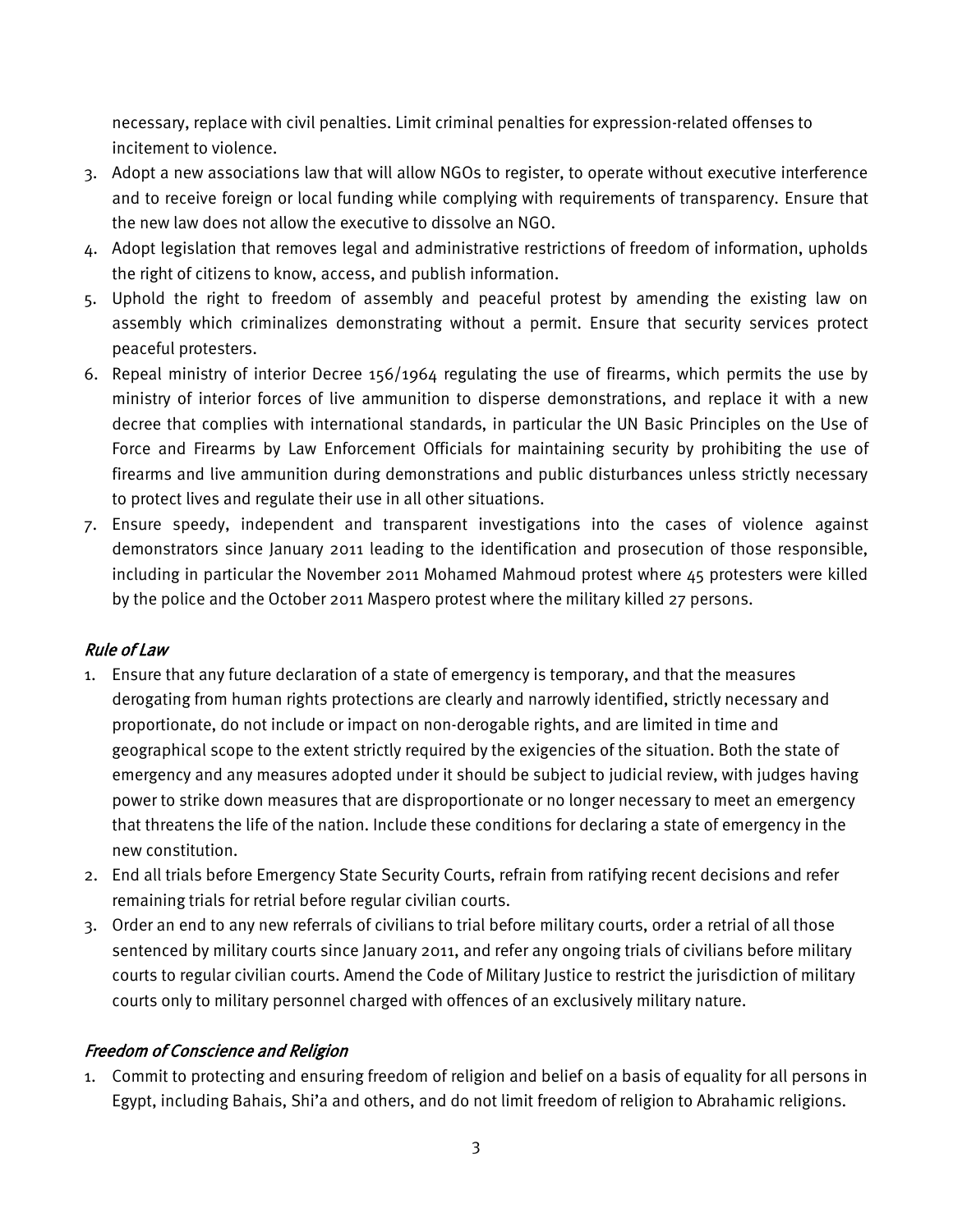- 2. Investigate cases of sectarian violence against Christians from both before and since January 2011, which prosecutors failed to effectively investigate, and prosecute all those responsible in fair trials.
- 3. End arbitrary and discriminatory restrictions on the right of religious minorities to worship and perform rituals related to their religious affiliation, end arbitrary and discriminatory restrictions on the construction of houses of worship that have been imposed on those who follow a religion other than Sunni Islam, and protect their right to declare their religious beliefs and worship freely.

# Gender Equality

- 1. Ensure that provisions in the new constitution and in any other new legislation do not discriminate against women on any grounds, including those of culture or adherence to particular religions.
- 2. Encourage the appointment of women in senior political and administrative positions and their representation in elected assemblies commensurate with their forming half of the population. Take the necessary measures to confront incitement of violence or discrimination against women and measures of exclusion from the public sphere, including effective measures to identify and eliminate direct and indirect discriminatory practices.
- 3. Order an independent and effective investigation of all cases of violence against women at the hands of security services since January 2011, in particular the sexual assault of women in March 2011 by military police under the guise of "virginity tests;" and the beating of women protesters and sexual assault of women arrested in December 2011. Prosecute those found to be responsible and initiate internal disciplinary procedures against all those implicated.

### Worker's Rights

- 1. Issue the new draft law on trade union freedoms written by former minister of manpower Ahmed al-Borai in consultation with independent trade unions and civil society groups.
- 2. Ensure the effective implementation of core labor standards as defined in the 1998 ILO Declaration on Fundamental Principles and Rights at Work and related ILO Conventions.
- 3. Protect worker's rights as guaranteed by international law, including when there is a change in ownership of an organization, such as with the privatization of state-owned enterprises.

### Demonstrable Advances on Fiscal Transparency and Accountability, and Anti-Corruption Measures

- 1. Implement meaningful anti-corruption measures to ensure that revenues that should be used to benefit the people of Egypt are not squandered or stolen. This would include creating independent oversight bodies, auditing all government departments and government spending and making public these audits, making bidding and tendering for government procurement processes open and publishing results, and making public contracts for natural resource extraction and sales.
- 2. Implement best practice on transparency and accountability over all government finances, including the finances of the state security forces and state-owned enterprises. One key standard is contained in the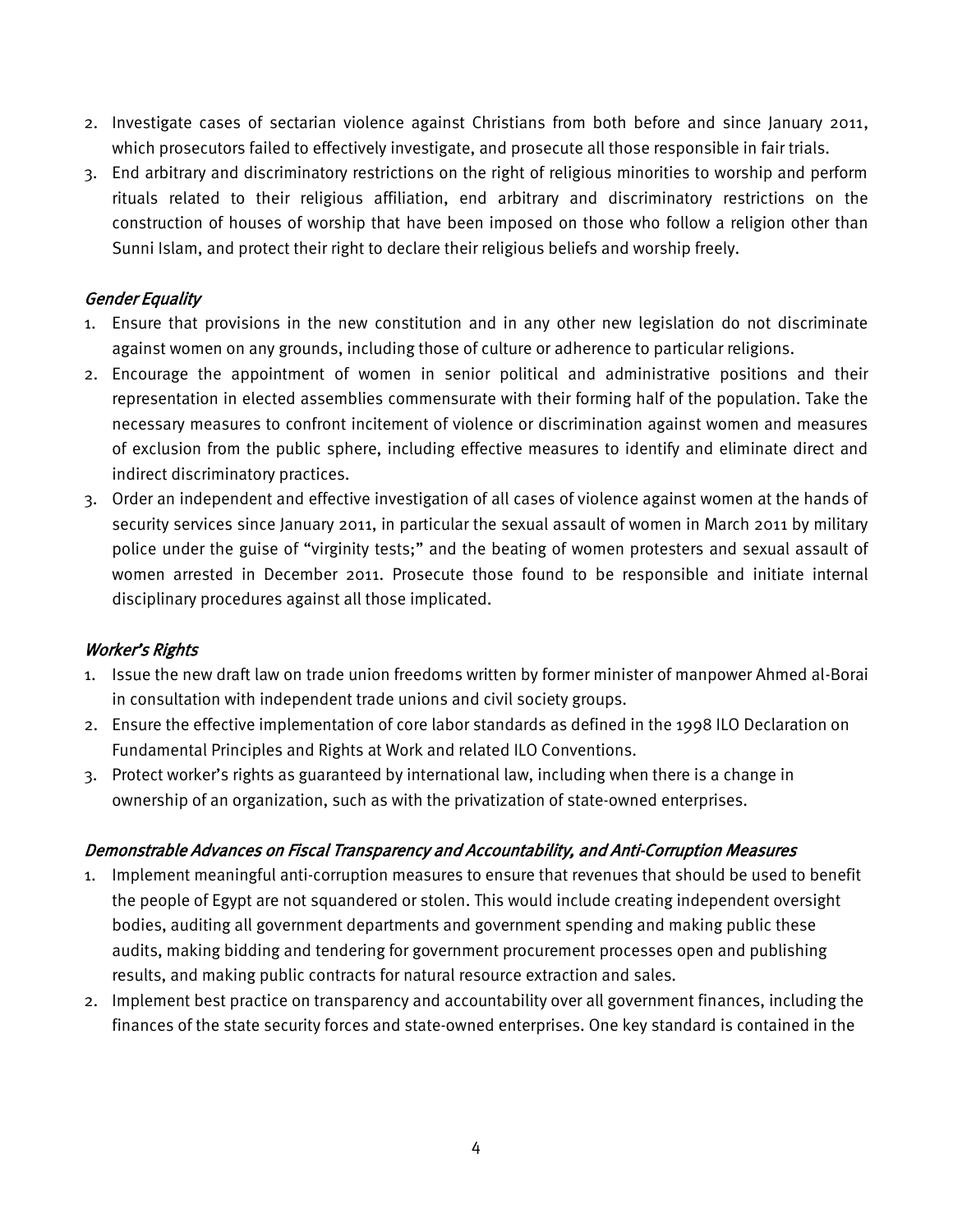IMF's Code of Good Practices on Fiscal Transparency. $^1$  The Code identifies a set of principles and practices to help governments provide a clear picture of the structure and finances of government.

- 3. End off-budget funding of the military and ensure full oversight of military finances.
- 4. Consistent with the obligation to progressively realize economic and social rights—which include the rights to health, education, food, water, and housing—dedicate maximum available resources to this end. Ensure that basic needs (the minimum core obligations in respect of such rights) are fulfilled.

# Implement Human Rights Safeguards

The history of rights abuses, corruption, and previous rulers' failure to dedicate the maximum of available resources to progressively recognizing economic and social rights underscores the importance of analyzing the potential impact of proposed reforms and investments in Egypt on human rights, and to take steps to mitigate any adverse impacts. The EBRD should ensure that it does not call for reforms or support projects or investments that would adversely affect human rights in Egypt. It should require that proposed reforms, projects or investments in Egypt go forward only after specific human rights safeguards have been rigorously implemented. The Bank should undertake such assessments with respect to all reforms, projects, or investments including for example macro-economic reforms, privatization of public utilities and infrastructure projects.

The Egyptian government has an obligation to progressively realize economic, social, and cultural rights, including the rights to health, education, food, water and adequate housing, without discrimination. The Egyptian government also has minimum core obligations in respect of such rights.

Such safeguards should require:

- 1. Human rights impact assessments on any proposed EBRD activities (e.g. reforms, projects, or investments) in Egypt and an action plan to mitigate potential adverse rights impacts, ahead of board consideration. Assessments, action plans, and any related documents should be developed in consultation with affected communities and civil society, particularly human rights groups, and published ahead of board consideration. The Bank should rigorously monitor and supervise implementation of the action plan. Assessments should be conducted throughout all stages of projects.
- 2. In the context of a human rights impact assessment or environmental and social impact assessments, assess potential for discrimination on any grounds.

 $\overline{\phantom{a}}$ <sup>1</sup> Also reflected in the IMF Guide on Resource Revenue Transparency and other initiatives. See International Monetary Fund (IMF), Code of Good Practices on Fiscal Transparency, 2007, www.imf.org/external/np/pp/2007/eng/051507c.pdf (accessed August 3, 2012); and IMF, Guide on Resource Revenue Transparency, 2007, www.imf.org/external/np/pp/2007/eng/051507g.pdf (accessed August 3, 2012). In 2012 the IMF began work to prepare a board paper on "Natural Resources Wealth Management." See IMF, Consultation on IMF Natural Resources Work, July 2012, www.imf.org/external/np/exr/consult/2012/NR/ (accessed August 3, 2012). See also, for example, the principles underlying the Extractive Industries Transparency Initiative (EITI), the Natural Resource Charter, and the Global Initiative on Fiscal Transparency at: Extractive Industries Transparency Initiative (EITI), The EITI Principles and Criteria, June 2003, http://eiti.org/eiti/principles (accessed August 3, 2012); The Natural Resource Charter, The Twelve Precepts, http://www.naturalresourcecharter.org/precepts (accessed August 3, 2012); and The Global Initiative for Fiscal Transparency (GIFT), Draft High-Level Principles on Fiscal Transparency, http://fiscaltransparency.net/ (accessed August 3, 2012).